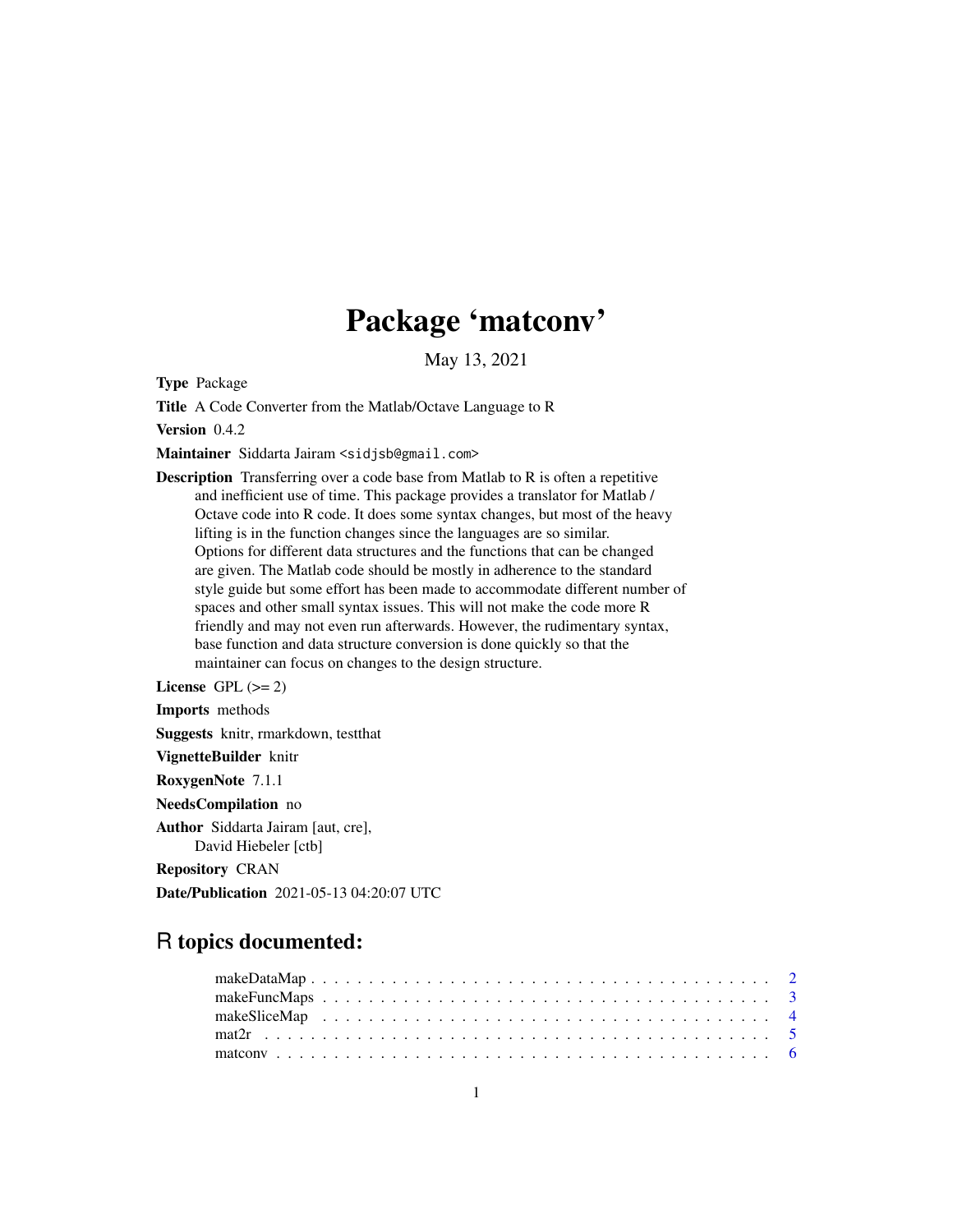#### <span id="page-1-0"></span>**Index** [7](#page-6-0) **7**

<span id="page-1-1"></span>makeDataMap *Make the maps for the data*

#### Description

Make the maps for the data

#### Usage

```
makeDataMap(leftSym, rightSym, rClass, matClass = "")
```
# Arguments

| leftSym  | The left symbol that contains the Matlab data                        |
|----------|----------------------------------------------------------------------|
| rightSym | the right symbol that contains the Matlab data                       |
| rClass   | The formal r class name that defines what the R data is outputted as |
| matClass | The name of the Matlab class that should be converted                |

#### Details

The requirements for conversion are the bounds given by both left and right symbols or the MatLab class. The Matlab class allows for the conversion of structures but is really just a dictionary for the different bounds.

# Value

A function that takes in a Matlab lines and changes the data into R data lines

```
dataMap <- makeDataMap("[", "]", "matrix")
dataMap("thing <- [23,2, 3.2; 7, 6, 8]")
# "thing <- matrix(c(23, 2, 3.2, 7, 6, 8), nrow = 2, ncol = 3)"
dataMap <- makeDataMap(rClass = "list", matClass = "cell")
dataMap("otherThing <- {23,2, '3.2'; NaN, 6, 8}")
# "otherThing <- list(list(23, 2, '3.2'), list(NaN, 6, 8))"
```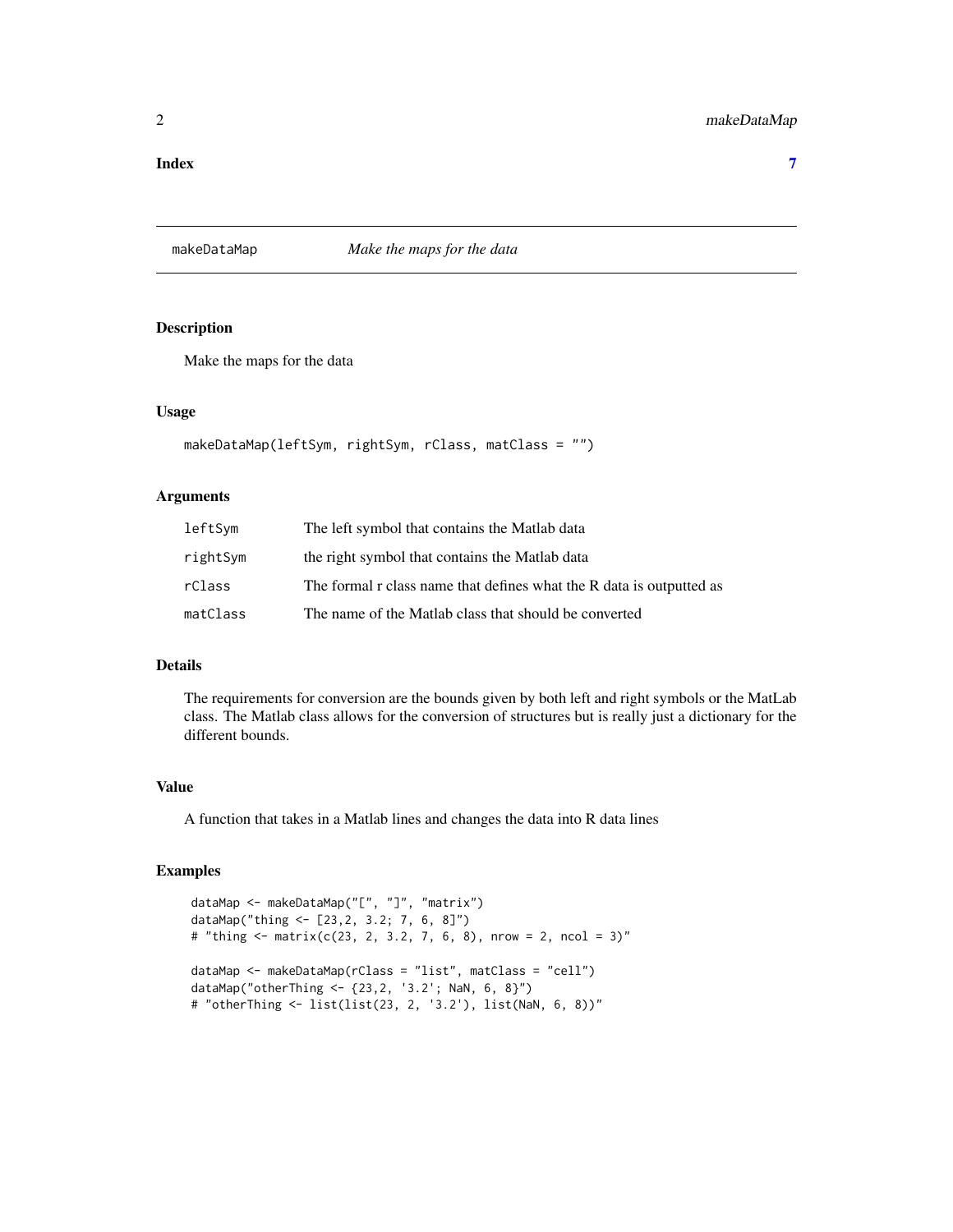<span id="page-2-1"></span><span id="page-2-0"></span>

#### Description

Turn dictionary lines into functions that map matlab to R function calls

#### Usage

```
makeFuncMaps(addDict = NULL, pathDict = ")
```
#### Arguments

| addDict  | An optional character vector with manufactored lines            |
|----------|-----------------------------------------------------------------|
| pathDict | The path to a text file with the dictionary lines written to it |

#### Details

The output of the individual maps consits of the actual map for the given matlab arguments as a vector and a list of flags included in the dictionary. The argMap itself is a list of potential functions that could be used if a some flags are detected in the dictionary line. A more expansive look at the different dictionaries that could be used can be seen in the base dictionary at "extdata/HiebelerDict.txt" or in the vignette "vignettes/functionCalls.rmd". It returns a list with the R version of the arguments with a left parentheisis.

#### Value

a list of functions to convert the arguments of a matlab function. It comes with the names of matlab functions.

```
funcMap <- makeFuncMaps("trace: sum, diag(%1)")
funcMap[['trace']]$argMap[[1]]("matThing")
#$rargs
# "sum(diag(matThing)"
funcMap <- makeFuncMaps("mod: , 1 %% 2")
funcMap[['mod']]$argMap[[1]](c(4, 2))
#$rargs
# "(4, %%, 2"
test1 < - "mat"
test2 <- c("mat", "2")
funcMap <- makeFuncMaps(c("size--if 1:dim, 1", "size--if 2: ,dim(%1)[%2]"))
rightConv <- funcMap$size$flags$multSwitch(test1)
funcMap$size$argMap[[rightConv]](test1)
```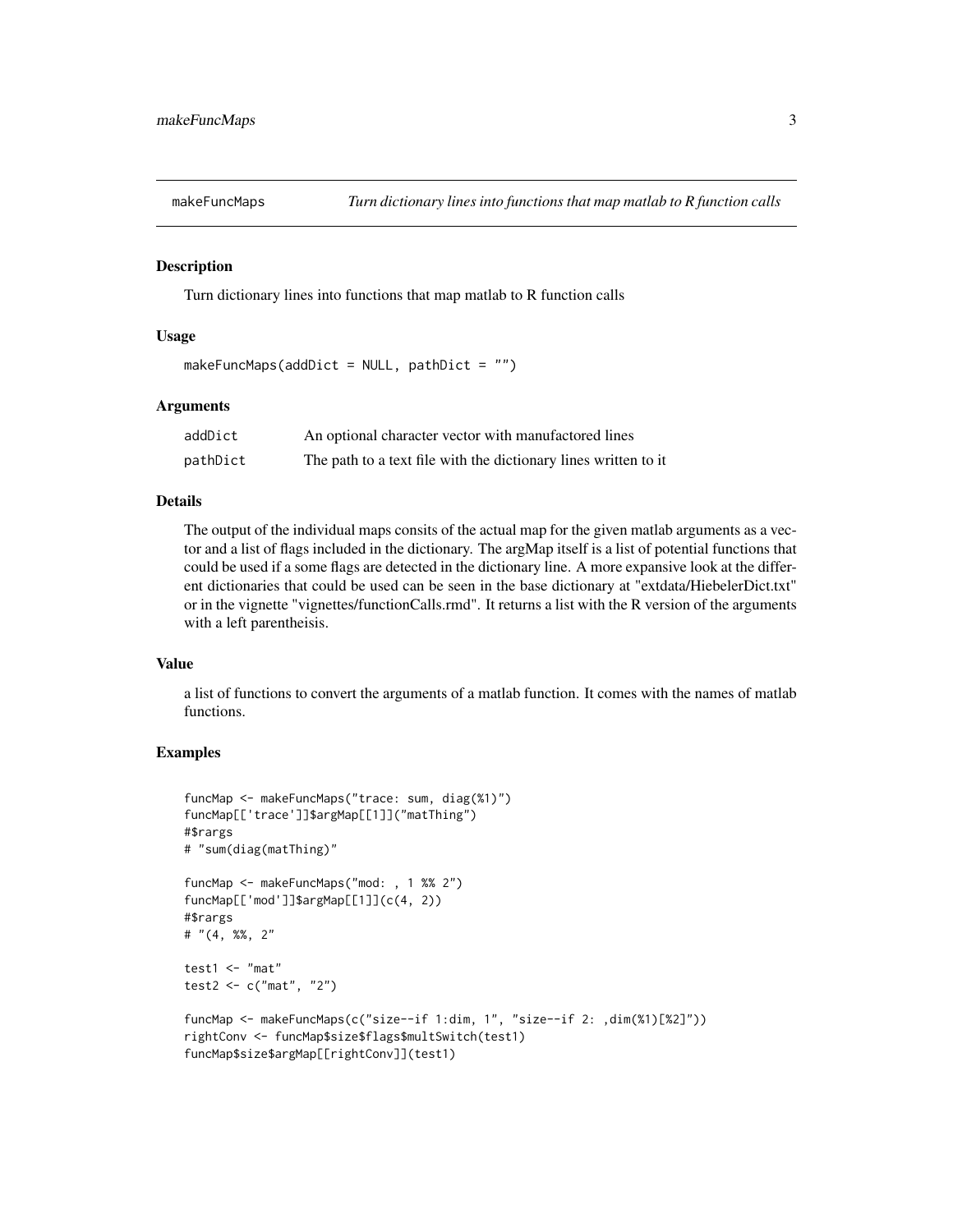```
#$rargs
"dim(mat"
rightConv <- funcMap$size$flags$multSwitch(test2)
funcMap$size$argMap[[rightConv]](test2)
#$rargs
"dim(mat)[2]"
```
<span id="page-3-1"></span>makeSliceMap *Make the maps for converting slice notation*

#### Description

Make the maps for converting slice notation

#### Usage

```
makeSliceMap(leftSym, rightSym, rClass, matClass = "")
```
#### Arguments

| leftSym  | The left symbol that contains the Matlab data                        |
|----------|----------------------------------------------------------------------|
| rightSym | the right symbol that contains the Matlab data                       |
| rClass   | The formal r class name that defines what the R data is outputted as |
| matClass | The name of the Matlab class that should be converted                |

#### Details

Slice notation for matrices are tricky because they can easily be confused with the requirements for conversion are the bounds given by both left and right symbols or the Matlab class. The Matlab class allows for the conversion of structures but is really just a dictionary for the different bounds.

#### Value

A function that takes in a string and converts all the given slice notation

```
sliceMap <- makeSliceMap("{", "}", "list")
sliceMap("junk <- importData{300}")
# "junk <- importData[[300]]"
sliceMap <- makeSliceMap(matClass = "structure", rClass = "list")
sliceMap("junk <- students.AP.GPA")
# junk <- students[['AP']][['GPA']]
```
<span id="page-3-0"></span>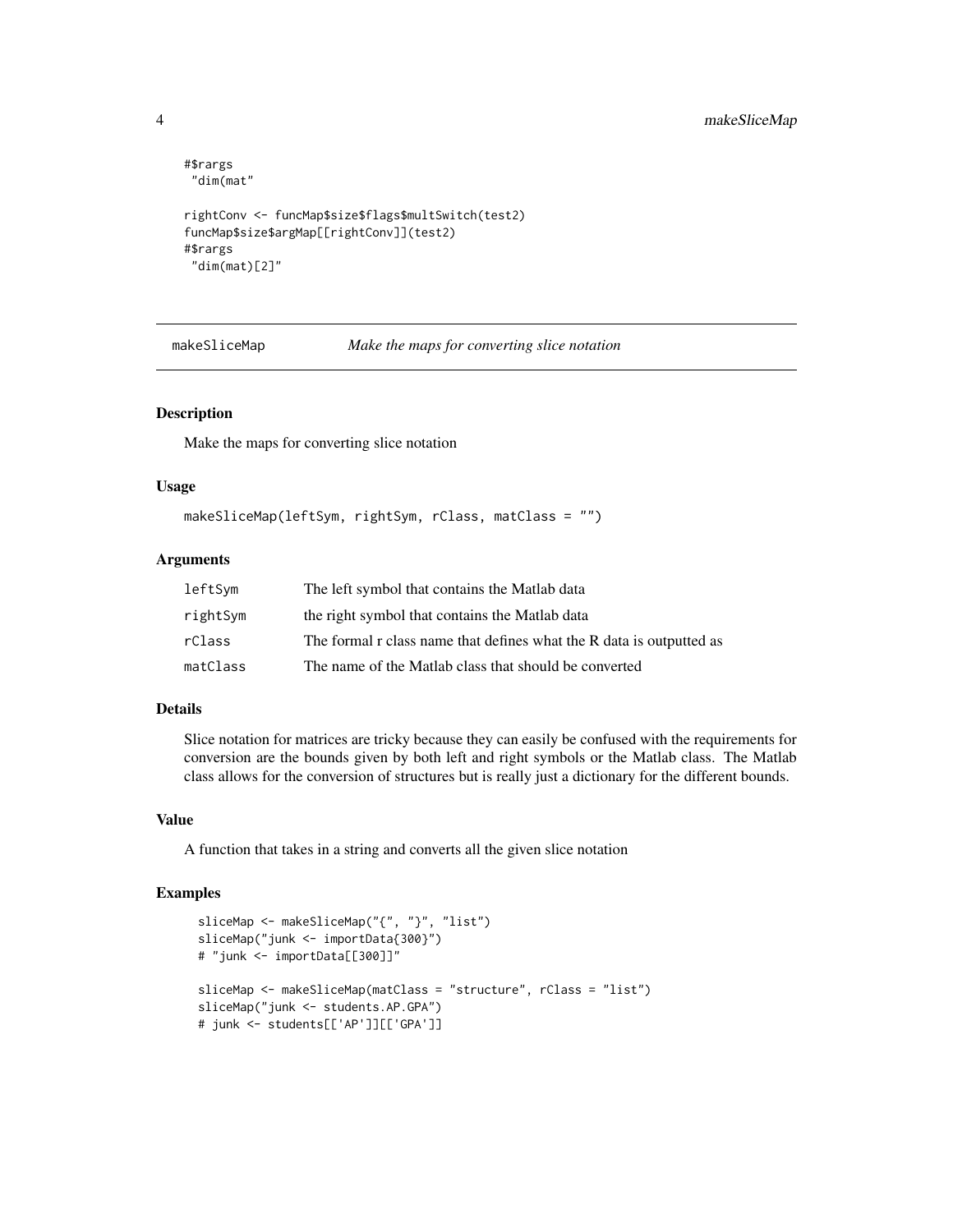<span id="page-4-0"></span>mat2r *mat2r*

# Description

The top level driver function to call the converting functions and handle the input and output.

# Usage

```
mat2r(
  inMat,
 pathOutR = "",funcConverters = NULL,
  dataConverters = NULL,
  verbose = 1
)
```
# Arguments

| inMat    | A file path with the input Matlab / Octave code to be converted or a character<br>vector of the code that needs to be converted |
|----------|---------------------------------------------------------------------------------------------------------------------------------|
| pathOutR | A file path with the desired output file location                                                                               |
|          | funcConverters A list of function converters that the user wants to use in this conversion made<br>by makeFuncMaps              |
|          | dataConverters A list of data converters that the user wants to use in this conversion made by<br>makeSliceMap or makeDataMap   |
| verbose  | A number indicating the amount of messages that should be outputed.                                                             |
|          | <b>0</b> No messages                                                                                                            |
|          | 1 A summary report of what happened in the conversion                                                                           |
|          | 2 The final code as a message as well as the summary report                                                                     |

#### Value

A list containing the original code (named matCode) and the converted code (named rCode).

```
matIn <- c("function [ dat ] = xlsReadPretty(varargin)",
" didThing = 1*3;",
 " dat = didThing / 3;",
 "end")
 mat2r(matIn, verbose = 0)$rCode
# "xlsReadPretty <- function(...){"
# "\tvarargin <- list(...)"
# " didThing \leq -1*3"
```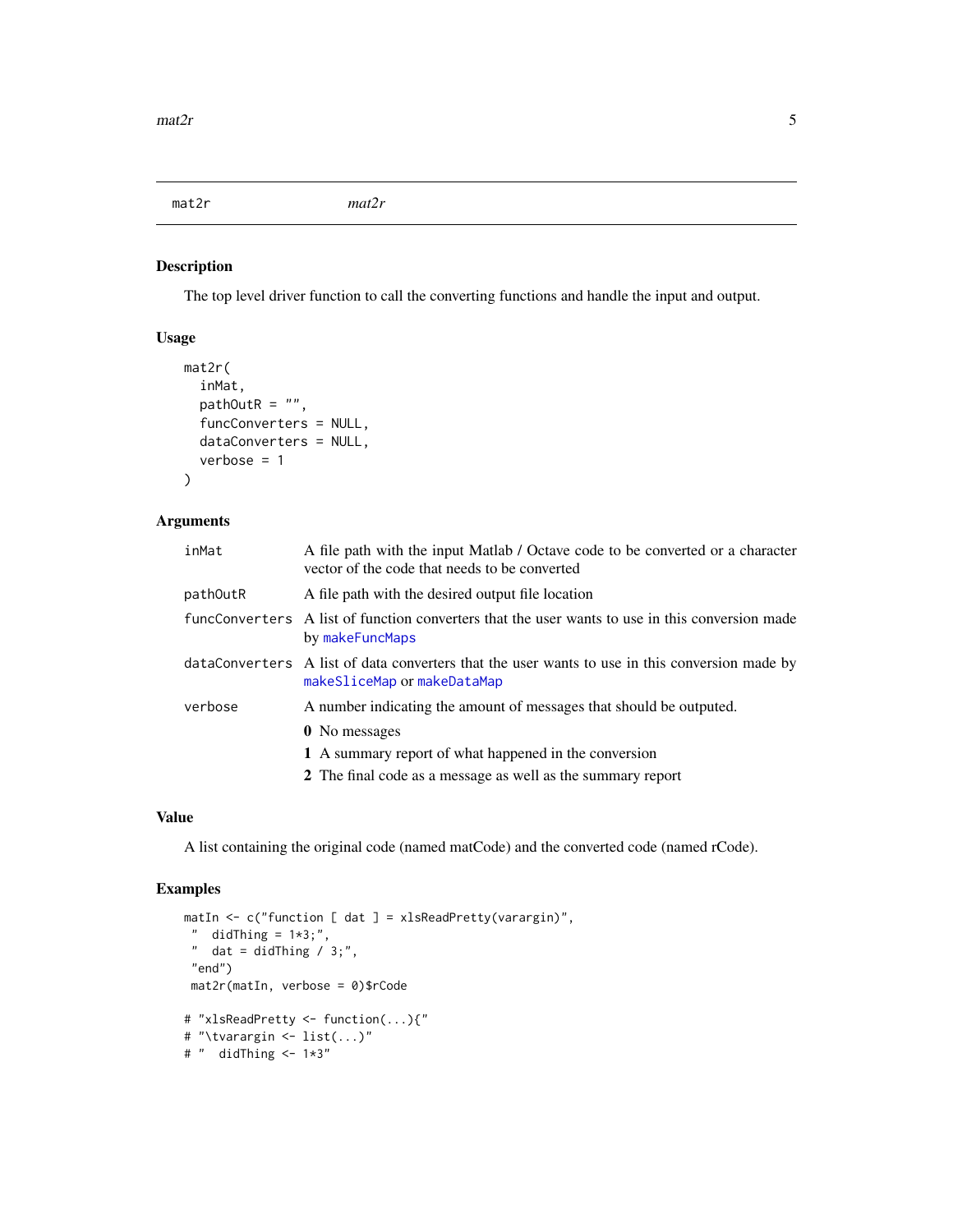```
# " dat <- didThing / 3"
#"\treturn(dat)"
#"}"
```
matconv *matconv: A Utility to Convert Matlab / Octave Code into R Code* 

#### Description

Transferring over a code base from Matlab to R is often a repetitive and inefficient use of time. This package provides a translator for Matlab / Octave code into R code. It does some syntax changes, but most of the heavy lifting is in the function changes since the languages are so similar. Options for different data structures and the functions that can be changed are given. The Matlab code should be mostly in adherence to the standard style guide but some effort has been made to accommodate different number of spaces and other small syntax issues. This will not make the code more R friendly and may not even run afterwards. However, the rudimentary syntax, base function and data structure conversion is done quickly so that the maintainer can focus on changes to the design structure.